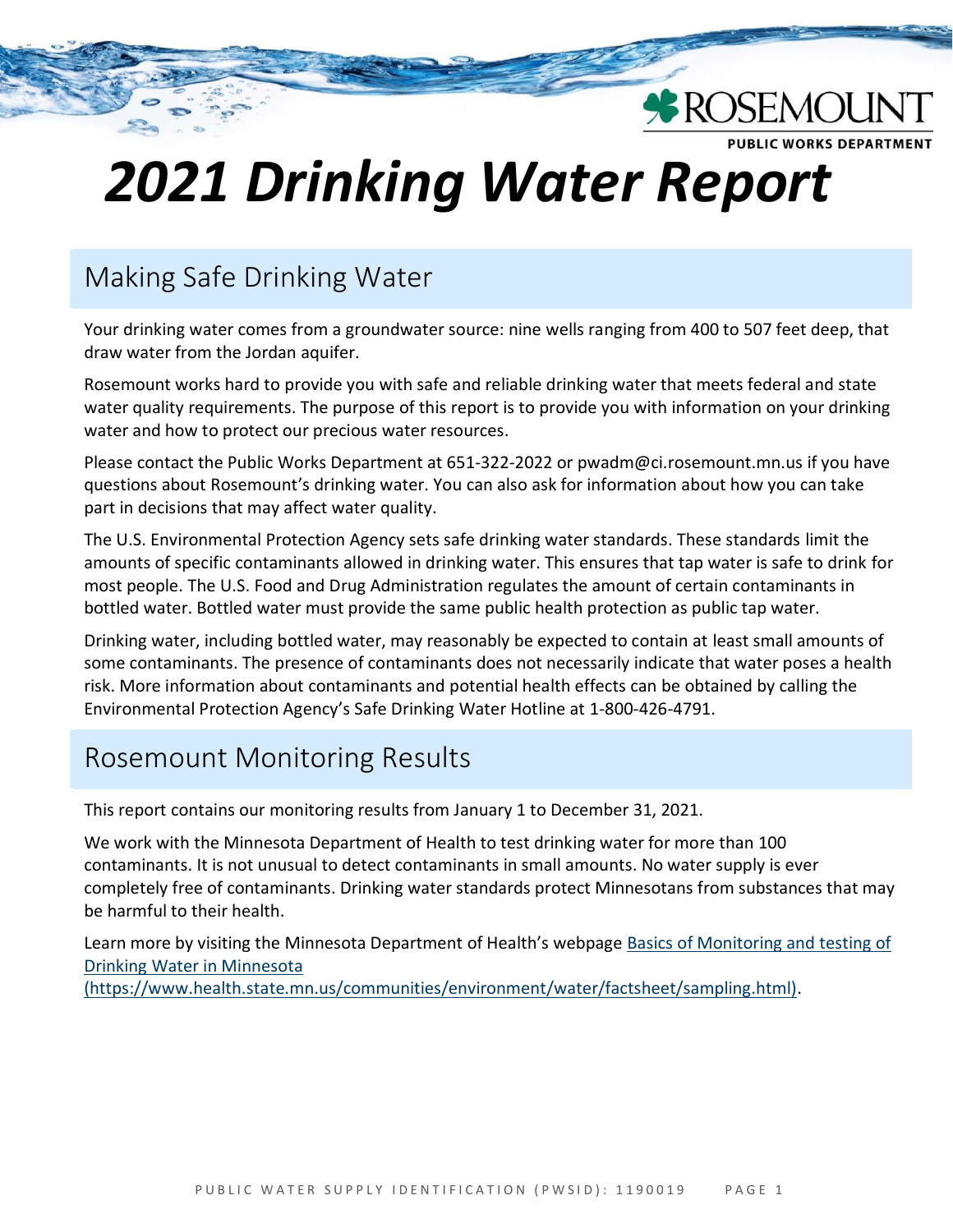## How to Read the Water Quality Data Tables

The tables below show the contaminants we found last year or the most recent time we sampled for that contaminant. They also show the levels of those contaminants and the Environmental Protection Agency's limits. Substances that we tested for but did not find are not included in the tables.

We sample for some contaminants less than once a year because their levels in water are not expected to change from year to year. If we found any of these contaminants the last time we sampled for them, we included them in the tables below with the detection date.

We may have done additional monitoring for contaminants that are not included in the Safe Drinking Water Act. To request a copy of these results, call the Minnesota Department of Health at 651-201-4700 between 8:00 a.m. and 4:30 p.m., Monday through Friday.

Some contaminants are monitored regularly throughout the year, and rolling (or moving) annual averages are used to manage compliance. Because of this averaging, there are times where the Range of Detected Test Results for the calendar year is lower than the Highest Average or Highest Single Test Result, because it occurred in the previous calendar year.

#### **DEFINITIONS**

- **EXECT AL (Action Level):** The concentration of a contaminant which, if exceeded, triggers treatment or other requirements which a water system must follow.
- **EPA:** Environmental Protection Agency
- **MCL (Maximum contaminant level)**: The highest level of a contaminant that is allowed in drinking water. MCLs are set as close to the MCLGs as feasible using the best available treatment technology.
- **MCLG (Maximum contaminant level goal)**: The level of a contaminant in drinking water below which there is no known or expected risk to health. MCLGs allow for a margin of safety.
- **EXTED MRDL (Maximum residual disinfectant level):** The highest level of a disinfectant allowed in drinking water. There is convincing evidence that addition of a disinfectant is necessary for control of microbial contaminants.
- **EXTED MRDLG (Maximum residual disinfectant level goal)**: The level of a drinking water disinfectant below which there is no known or expected risk to health. MRDLGs do not reflect the benefits of the use of disinfectants to control microbial contaminants.
- **N/A (Not applicable)**: Does not apply.
- **pCi/l (picocuries per liter)**: A measure of radioactivity.
- **ppb (parts per billion)**: One part per billion in water is like one drop in one billion drops of water, or about one drop in a swimming pool. ppb is the same as micrograms per liter ( $\mu$ g/l).
- **ppm (parts per million)**: One part per million is like one drop in one million drops of water, or about one cup in a swimming pool. ppm is the same as milligrams per liter (mg/l).
- **PWSID: Public water system identification.**
- **Variances and Exemptions**: State or EPA permission not to meet an MCL or a treatment technique under certain conditions.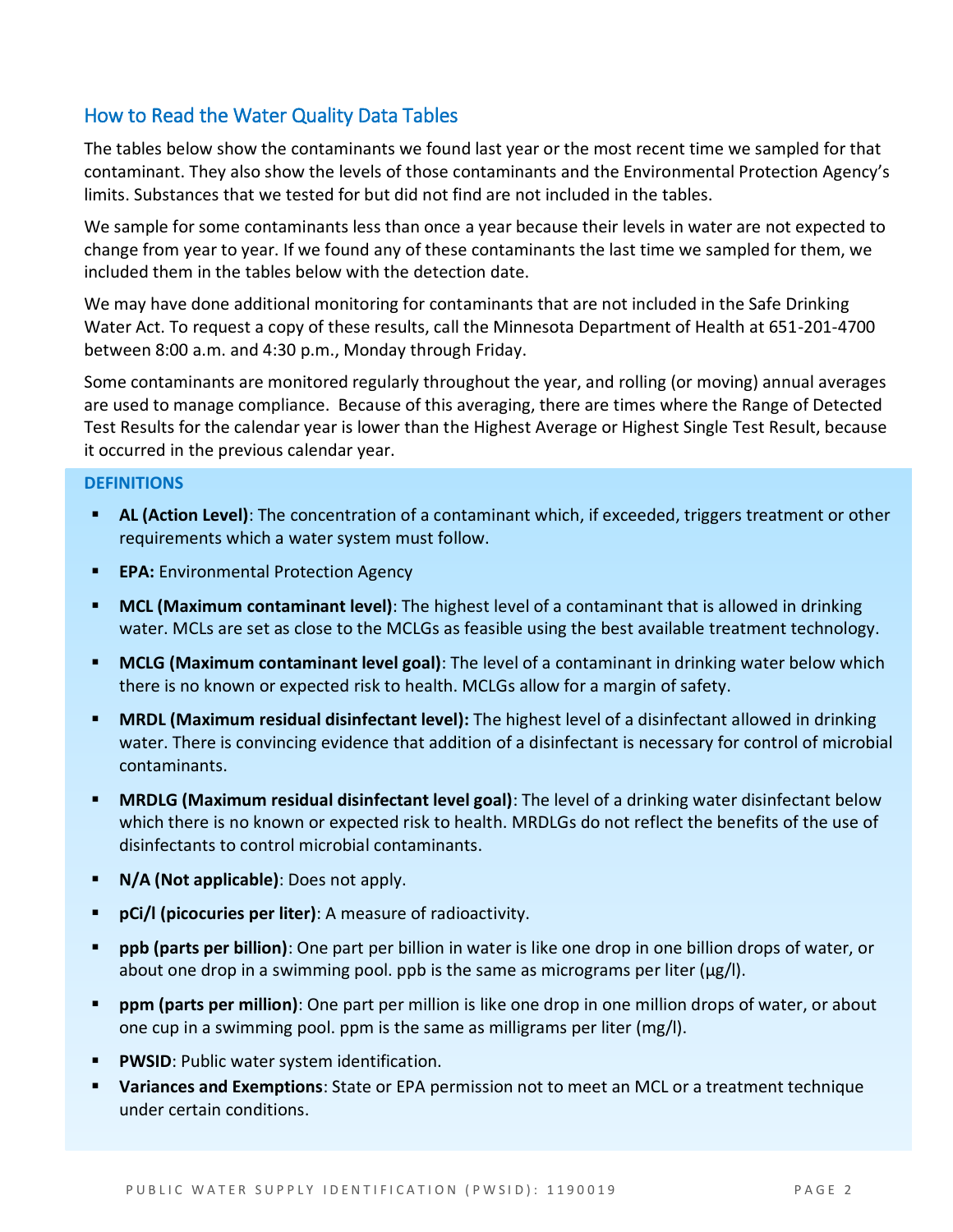# Water Quality Data Tables

## **Monitoring Results – Regulated Substances**

| LEAD AND COPPER - Tested at customer taps.                   |                                         |                                           |                                                   |                                                                                    |                  |                                        |
|--------------------------------------------------------------|-----------------------------------------|-------------------------------------------|---------------------------------------------------|------------------------------------------------------------------------------------|------------------|----------------------------------------|
| <b>Contaminant</b> (Date, if<br>sampled in previous<br>year) | EPA's<br><b>Ideal</b><br>Goal<br>(MCLG) | EPA's<br><b>Action</b><br>Level           | 90% of<br><b>Results Were</b><br><b>Less Than</b> | <b>Number</b><br><b>of</b><br><b>Homes</b><br>with<br><b>High</b><br><b>Levels</b> | <b>Violation</b> | <b>Typical Sources</b>                 |
| Lead (08/01/19)                                              | 0 ppb                                   | 90% of<br>homes<br>less than<br>15 ppb    | $2.2$ ppb                                         | 0 out of<br>30                                                                     | NO.              | Corrosion of<br>household<br>plumbing. |
| Copper (08/01/19)                                            | 0 ppm                                   | 90% of<br>homes<br>less than<br>$1.3$ ppm | $0.9$ ppm                                         | 0 out of<br>30                                                                     | NO.              | Corrosion of<br>household<br>plumbing. |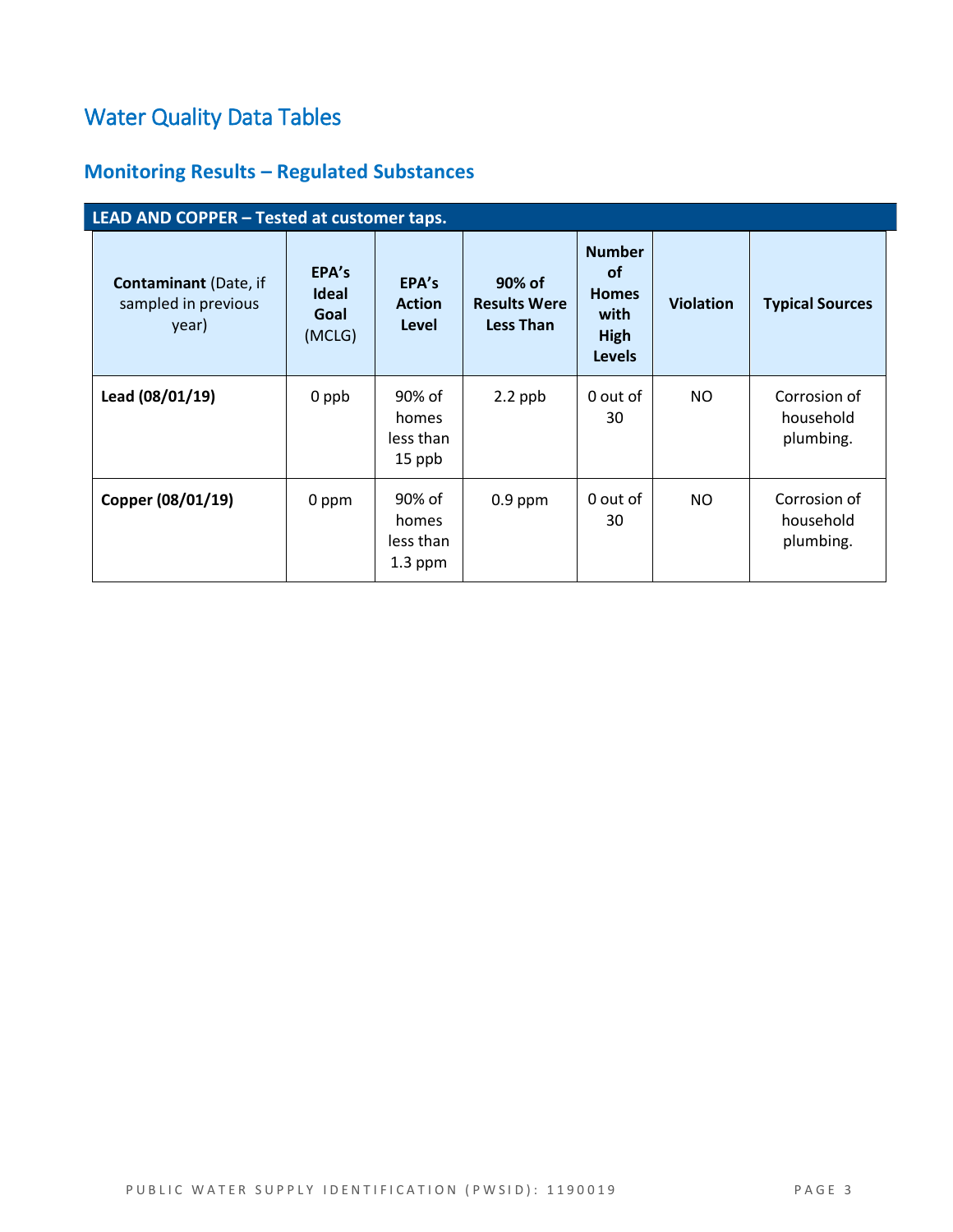| <b>INORGANIC &amp; ORGANIC CONTAMINANTS - Tested in drinking water.</b> |                                         |                         |                                                                                    |                                                           |                  |                                                                                                          |
|-------------------------------------------------------------------------|-----------------------------------------|-------------------------|------------------------------------------------------------------------------------|-----------------------------------------------------------|------------------|----------------------------------------------------------------------------------------------------------|
| <b>Contaminant</b><br>(Date, if sampled<br>in previous year)            | EPA's<br><b>Ideal</b><br>Goal<br>(MCLG) | EPA's<br>Limit<br>(MCL) | <b>Highest</b><br><b>Average or</b><br><b>Highest Single</b><br><b>Test Result</b> | <b>Range of</b><br><b>Detected</b><br><b>Test Results</b> | <b>Violation</b> | <b>Typical Sources</b>                                                                                   |
| <b>Nitrate</b>                                                          | 10 ppm                                  | 10.4<br>ppm             | $5.1$ ppm                                                                          | $0.00 - 5.10$<br>ppm                                      | <b>NO</b>        | Runoff from fertilizer<br>use; Leaching from<br>septic tanks, sewage;<br>Erosion of natural<br>deposits. |
| <b>Barium</b>                                                           | 2 ppm                                   | 2 ppm                   | $0.1$ ppm                                                                          | N/A                                                       | <b>NO</b>        | Discharge of drilling<br>wastes; Discharge from<br>metal refineries;<br>Erosion of natural<br>deposit.   |
| <b>Xylenes</b>                                                          | 10 ppm                                  | 10 ppm                  | 0 ppm                                                                              | $0.00 - 0.00$<br>ppm                                      | <b>NO</b>        | Discharge from<br>petroleum factories;<br>Discharge from<br>chemical factories.                          |
| <b>Gross Alpha</b>                                                      | $0$ pCi/l                               | 15.4<br>pCi/l           | 10 pCi/l                                                                           | $7.0 - 10.0$<br>pCi/l                                     | <b>NO</b>        | Erosion of natural<br>deposits.                                                                          |
| <b>Combined Radium</b>                                                  | $0$ pCi/l                               | 5.4<br>pCi/l            | $4.3$ pCi/l                                                                        | $3.2 - 4.3$<br>pCi/l                                      | <b>NO</b>        | Erosion of natural<br>deposits.                                                                          |

#### **Potential Health Effects and Corrective Actions (If Applicable)**

Nitrate: Nitrate in drinking water at levels above 10 parts per million is a health risk for infants of less than six months of age. High nitrate levels in drinking water can cause blue baby syndrome. Nitrate levels may rise quickly for short periods of time because of rainfall or agricultural activity. If you are caring for an infant, you should ask advice from your health care provider.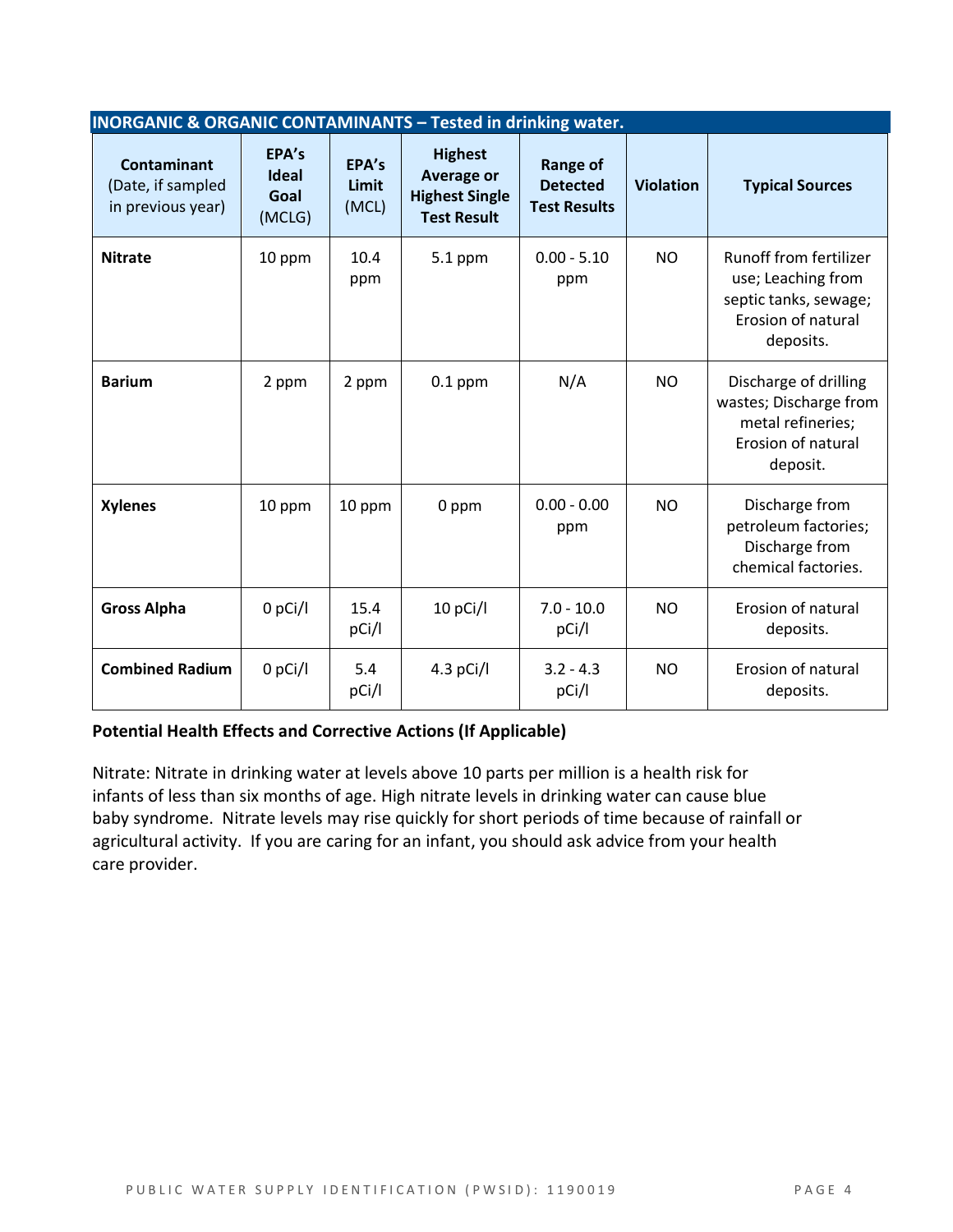| <b>CONTAMINANTS RELATED TO DISINFECTION - Tested in drinking water.</b> |                                               |                                    |                                                                                              |                                                    |                  |                                                  |
|-------------------------------------------------------------------------|-----------------------------------------------|------------------------------------|----------------------------------------------------------------------------------------------|----------------------------------------------------|------------------|--------------------------------------------------|
| Substance (Date, if<br>sampled in previous<br>year)                     | <b>EPA's Ideal</b><br>Goal (MCLG<br>or MRDLG) | EPA's<br>Limit<br>(MCL or<br>MRDL) | <b>Highest</b><br><b>Average or</b><br><b>Highest</b><br><b>Single Test</b><br><b>Result</b> | Range of<br><b>Detected</b><br><b>Test Results</b> | <b>Violation</b> | <b>Typical Sources</b>                           |
| <b>Total</b><br><b>Trihalomethanes</b><br>(TTHMs)                       | N/A                                           | 80 ppb                             | $24.9$ ppb                                                                                   | $0.00 - 35.10$<br>ppb                              | NO.              | By-product of<br>drinking water<br>disinfection. |
| <b>Total Haloacetic</b><br>Acids (HAA)                                  | N/A                                           | 60 ppb                             | 4 ppb                                                                                        | $0.00 - 6.20$<br>ppb                               | NO.              | By-product of<br>drinking water<br>disinfection. |
| <b>Total Chlorine</b>                                                   | $4.0$ ppm                                     | $4.0$ ppm                          | $0.16$ ppm                                                                                   | $0.10 - 0.20$<br>ppm                               | NO.              | Water additive<br>used to control<br>microbes.   |

Total HAA refers to HAA5

| <b>OTHER SUBSTANCES - Tested in drinking water.</b> |                                      |                         |                                                                             |                                                    |                  |                                                                               |
|-----------------------------------------------------|--------------------------------------|-------------------------|-----------------------------------------------------------------------------|----------------------------------------------------|------------------|-------------------------------------------------------------------------------|
| Substance (Date,<br>if sampled in<br>previous year) | EPA's<br><b>Ideal Goal</b><br>(MCLG) | EPA's<br>Limit<br>(MCL) | <b>Highest</b><br>Average or<br><b>Highest Single</b><br><b>Test Result</b> | Range of<br><b>Detected</b><br><b>Test Results</b> | <b>Violation</b> | <b>Typical Sources</b>                                                        |
| <b>Fluoride</b>                                     | $4.0$ ppm                            | $4.0$ ppm               | $0.88$ ppm                                                                  | $0.39 - 1.10$<br>ppm                               | NO.              | Erosion of natural<br>deposits; Water<br>additive to promote<br>strong teeth. |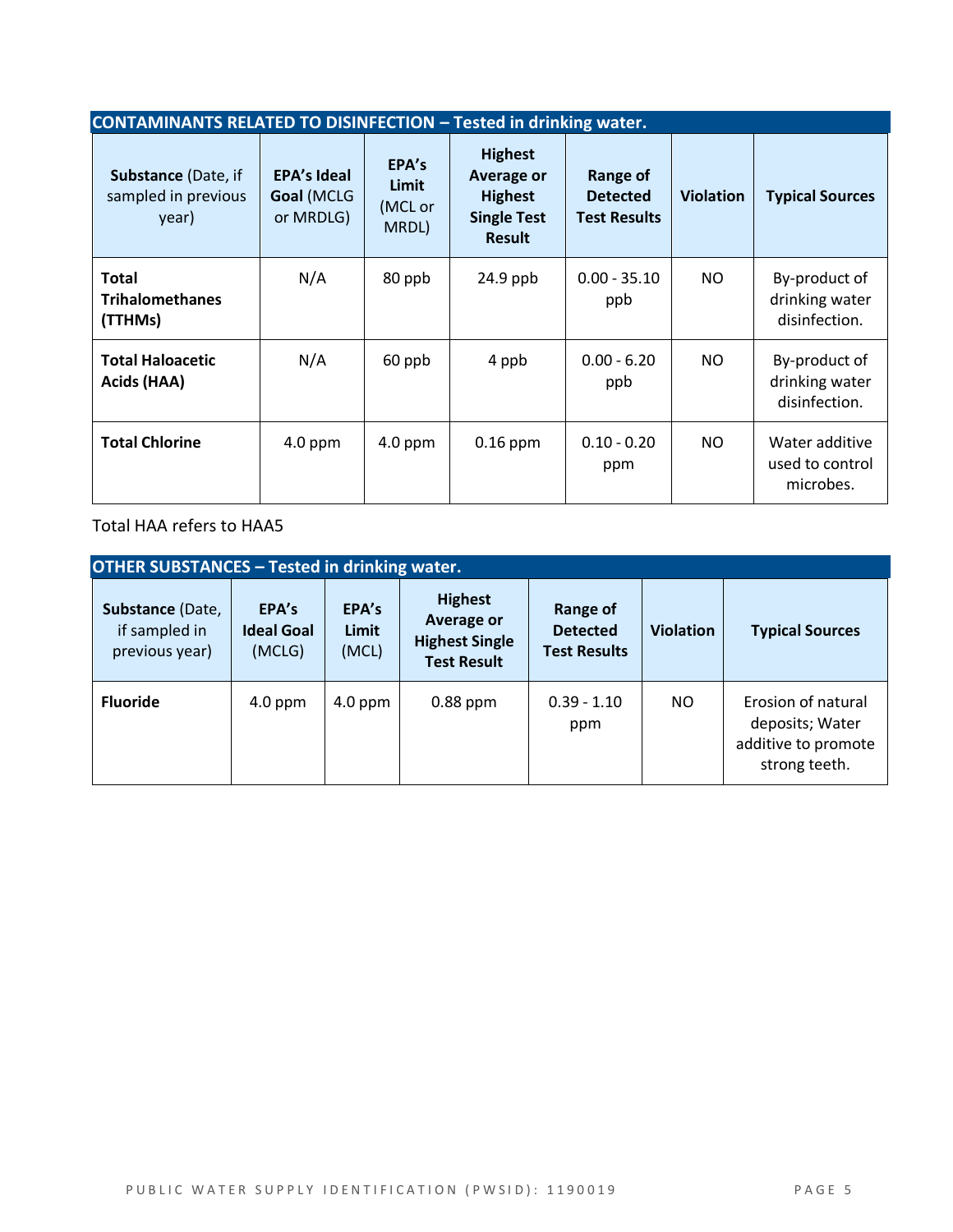## Monitoring Results – Unregulated Substances

In addition to testing drinking water for contaminants regulated under the Safe Drinking Water Act, we sometimes also monitor for contaminants that are not regulated. Unregulated contaminants do not have legal limits for drinking water.

Detection alone of a regulated or unregulated contaminant should not cause concern. The meaning of a detection should be determined considering current health effects information. We are often still learning about the health effects, so this information can change over time.

The following table shows the unregulated contaminants we detected last year, as well as human-health based guidance values for comparison, where available. The comparison values are based only on potential health impacts and do not consider our ability to measure contaminants at very low concentrations or the cost and technology of prevention and/or treatment. They may be set at levels that are costly, challenging, or impossible for water systems to meet (for example, large-scale treatment technology may not exist for a given contaminant).

A person drinking water with a contaminant at or below the comparison value would be at little or no risk for harmful health effects. If the level of a contaminant is above the comparison value, people of a certain age or with special health conditions - like a fetus, infants, children, elderly, and people with impaired immunity – may need to take extra precautions. Because these contaminants are unregulated, EPA and MDH require no particular action based on detection of an unregulated contaminant. We are notifying you of the unregulated contaminants we have detected as a public education opportunity.

More information is available on MDH's A-Z List of Contaminants in Water [\(https://www.health.state.mn.us/communities/environment/water/contaminants/index.html\)](https://www.health.state.mn.us/communities/environment/water/contaminants/index.html) and Fourth [Unregulated Contaminant Monitoring Rule \(UCMR 4\)](https://www.health.state.mn.us/communities/environment/water/com/ucmr4.html)  [\(https://www.health.state.mn.us/communities/environment/water/com/ucmr4.html\).](https://www.health.state.mn.us/communities/environment/water/com/ucmr4.html)

| <u> JUNKEGULATED CONTAMINANTS – TESTEU III UHIKIIIK WATEN.</u> |                         |                                                                          |                                                 |  |  |  |
|----------------------------------------------------------------|-------------------------|--------------------------------------------------------------------------|-------------------------------------------------|--|--|--|
| <b>Contaminant</b>                                             | <b>Comparison Value</b> | <b>Highest Average Result</b><br>or Highest Single Test<br><b>Result</b> | <b>Range of Detected Test</b><br><b>Results</b> |  |  |  |
| Sodium*                                                        | 20 ppm                  | $12.1$ ppm                                                               | $4.34 - 12.10$ ppm                              |  |  |  |
| <b>Sulfate</b>                                                 | 500 ppm                 | 45.3 ppm                                                                 | 23.10 - 45.30 ppm                               |  |  |  |

| UNREGULATED CONTAMINANTS - Tested in drinking water. |
|------------------------------------------------------|
|------------------------------------------------------|

\*Note that home water softening can increase the level of sodium in your water.

## Some People Are More Vulnerable to Contaminants in Drinking Water

Some people may be more vulnerable to contaminants in drinking water than the general population. Immuno-compromised persons such as persons with cancer undergoing chemotherapy, persons who have undergone organ transplants, people with HIV/AIDS or other immune system disorders, some elderly, and infants can be particularly at risk from infections. The developing fetus and therefore pregnant women may also be more vulnerable to contaminants in drinking water. These people or their caregivers should seek advice about drinking water from their health care providers. EPA/Centers for Disease Control (CDC)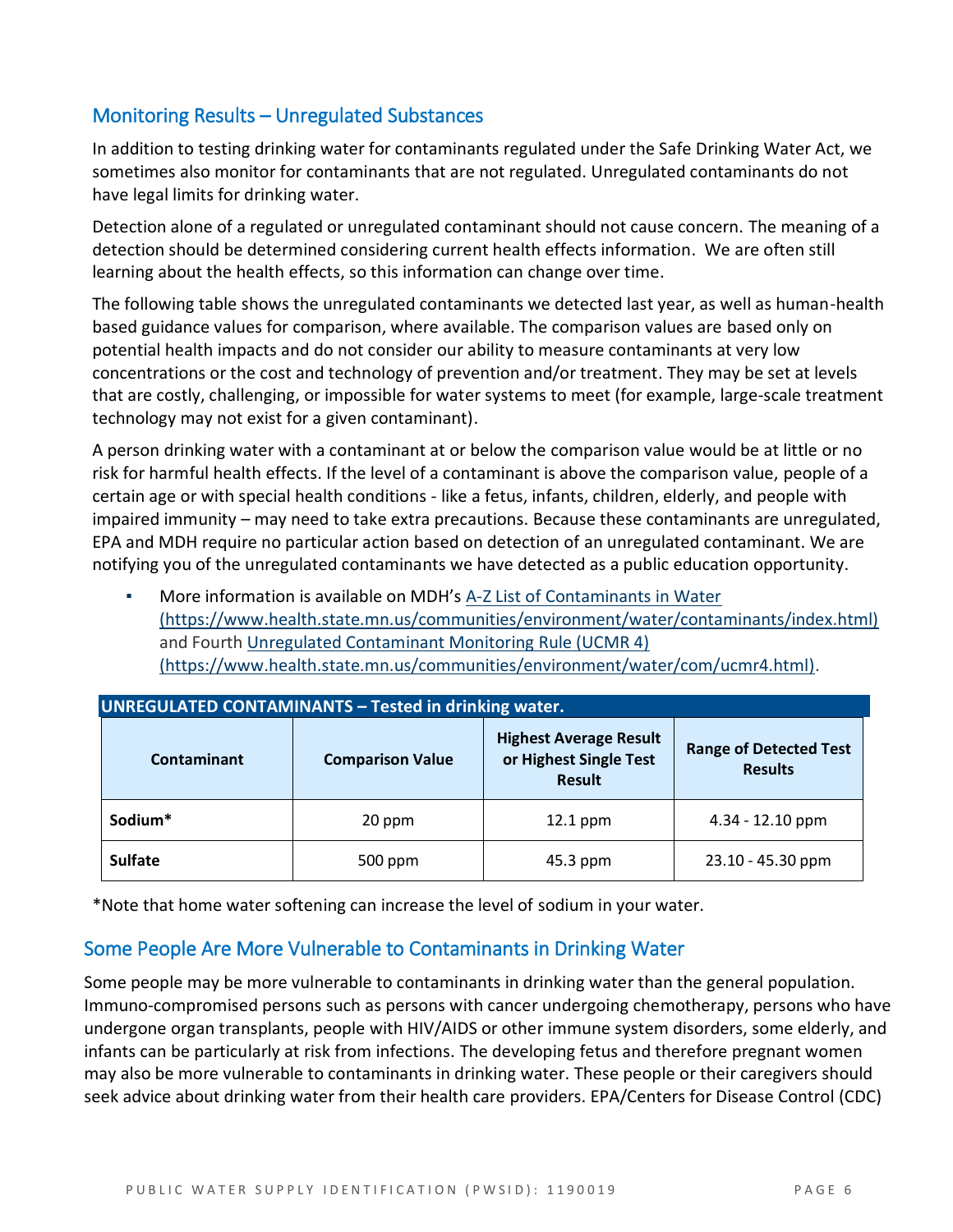guidelines on appropriate means to lessen the risk of infection by *Cryptosporidium* and other microbial contaminants are available from the Safe Drinking Water Hotline at 1-800-426-4791.

# Learn More about Your Drinking Water

## Drinking Water Sources

Minnesota's primary drinking water sources are groundwater and surface water. Groundwater is the water found in aquifers beneath the surface of the land. Groundwater supplies 75 percent of Minnesota's drinking water. Surface water is the water in lakes, rivers, and streams above the surface of the land. Surface water supplies 25 percent of Minnesota's drinking water.

Contaminants can get in drinking water sources from the natural environment and from people's daily activities. There are five main types of contaminants in drinking water sources.



- **Microbial contaminants,** such as viruses, bacteria, and parasites. Sources include sewage treatment plants, septic systems, agricultural livestock operations, pets, and wildlife.
- **Inorganic contaminants** include salts and metals from natural sources (e.g. rock and soil), oil and gas production, mining and farming operations, urban stormwater runoff, and wastewater discharges.
- **Pesticides and herbicides** are chemicals used to reduce or kill unwanted plants and pests. Sources include agriculture, urban stormwater runoff, and commercial and residential properties.
- **Organic chemical contaminants** include synthetic and volatile organic compounds. Sources include industrial processes and petroleum production, gas stations, urban stormwater runoff, and septic systems.
- **Radioactive contaminants** such as radium, thorium, and uranium isotopes come from natural sources (e.g. radon gas from soils and rock), mining operations, and oil and gas production.

The Minnesota Department of Health provides information about your drinking water source(s) in a source water assessment, including:

- How Rosemount is protecting your drinking water source(s);
- Nearby threats to your drinking water sources;
- How easily water and pollution can move from the surface of the land into drinking water sources, based on natural geology and the way wells are constructed.

Find your source water assessment at [Source Water Assessments](https://www.health.state.mn.us/communities/environment/water/swp/swa)  [\(https://www.health.state.mn.us/communities/environment/water/swp/swa\)](https://www.health.state.mn.us/communities/environment/water/swp/swa) or call 651-201-4700 between 8:00 a.m. and 4:30 p.m., Monday through Friday.

## Lead in Drinking Water

You may be in contact with lead through paint, water, dust, soil, food, hobbies, or your job. Coming in contact with lead can cause serious health problems for everyone. There is no safe level of lead. Babies, children under six years, and pregnant women are at the highest risk.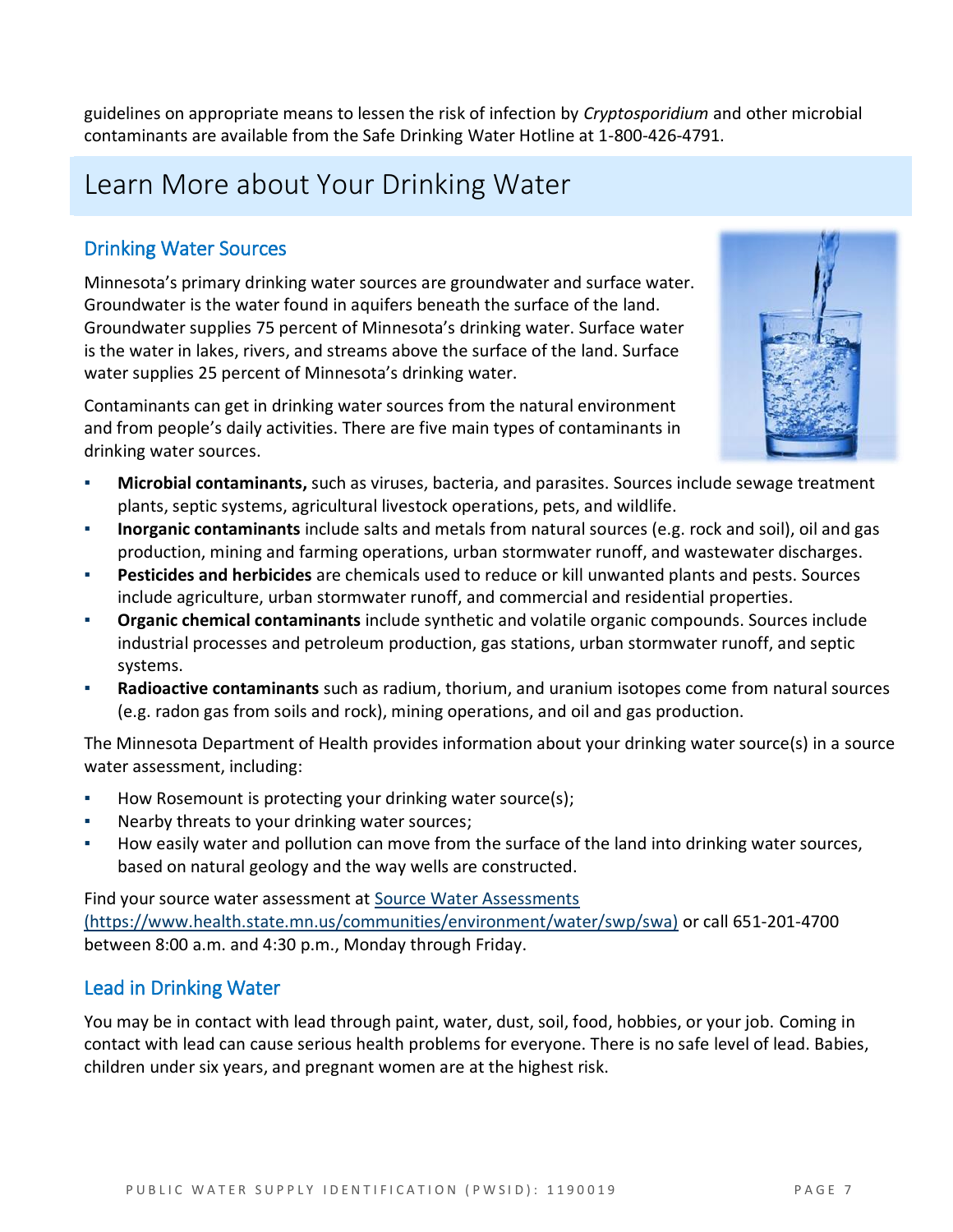Lead is rarely in a drinking water source, but it can get in your drinking water as it passes through lead service lines and your household plumbing system. Rosemount is responsible for providing high quality drinking water, but it cannot control the plumbing materials used in private buildings.

Read below to learn how you can protect yourself from lead in drinking water.

- 1. **Let the water run** for 30-60 seconds before using it for drinking or cooking if the water has not been turned on in over six hours. If you have a lead service line, you may need to let the water run longer. A service line is the underground pipe that brings water from the main water pipe under the street to your home.
	- You can find out if you have a lead service line by contacting your public water system, or you can check by following the steps at: [https://www.mprnews.org/story/2016/06/24/npr-find-lead](https://www.mprnews.org/story/2016/06/24/npr-find-lead-pipes-in-your-home)[pipes-in-your-home](https://www.mprnews.org/story/2016/06/24/npr-find-lead-pipes-in-your-home)
	- The only way to know if lead has been reduced by letting it run is to check with a test. If letting the water run does not reduce lead, consider other options to reduce your exposure.



- 2. **Use cold water** for drinking, making food, and making baby formula. Hot water releases more lead from pipes than cold water.
- 3. **Test your water.** In most cases, letting the water run and using cold water for drinking and cooking should keep lead levels low in your drinking water. If you are still concerned about lead, arrange with a laboratory to test your tap water. Testing your water is important if young children or pregnant women drink your tap water.
	- Contact a Minnesota Department of Health accredited laboratory to get a sample container and instructions on how to submit a sample: [Environmental Laboratory Accreditation Program](https://eldo.web.health.state.mn.us/public/accreditedlabs/labsearch.seam)  [\(https://eldo.web.health.state.mn.us/public/accreditedlabs/labsearch.seam\)](https://eldo.web.health.state.mn.us/public/accreditedlabs/labsearch.seam) The Minnesota Department of Health can help you understand your test results.
- 4. **Treat your water** if a test shows your water has high levels of lead after you let the water run.
	- Read about water treatment units: [Point-of-Use Water Treatment Units for Lead Reduction](https://www.health.state.mn.us/communities/environment/water/factsheet/poulead.html)  [\(https://www.health.state.mn.us/communities/environment/water/factsheet/poulead.html\)](https://www.health.state.mn.us/communities/environment/water/factsheet/poulead.html)

#### Learn more:

- Visit Lead in Drinking Water [\(https://www.health.state.mn.us/communities/environment/water/contaminants/lead.html\)](https://www.health.state.mn.us/communities/environment/water/contaminants/lead.html)
- Visit [Basic Information about Lead in Drinking Water](http://www.epa.gov/safewater/lead) (http://www.epa.gov/safewater/lead)
- Call the EPA Safe Drinking Water Hotline at 1-800-426-4791. To learn about how to reduce your contact with lead from sources other than your drinking water, visit [Common Sources](https://www.health.state.mn.us/communities/environment/lead/fs/common.html)  [\(https://www.health.state.mn.us/communities/environment/lead/fs/common.html\).](https://www.health.state.mn.us/communities/environment/lead/fs/common.html)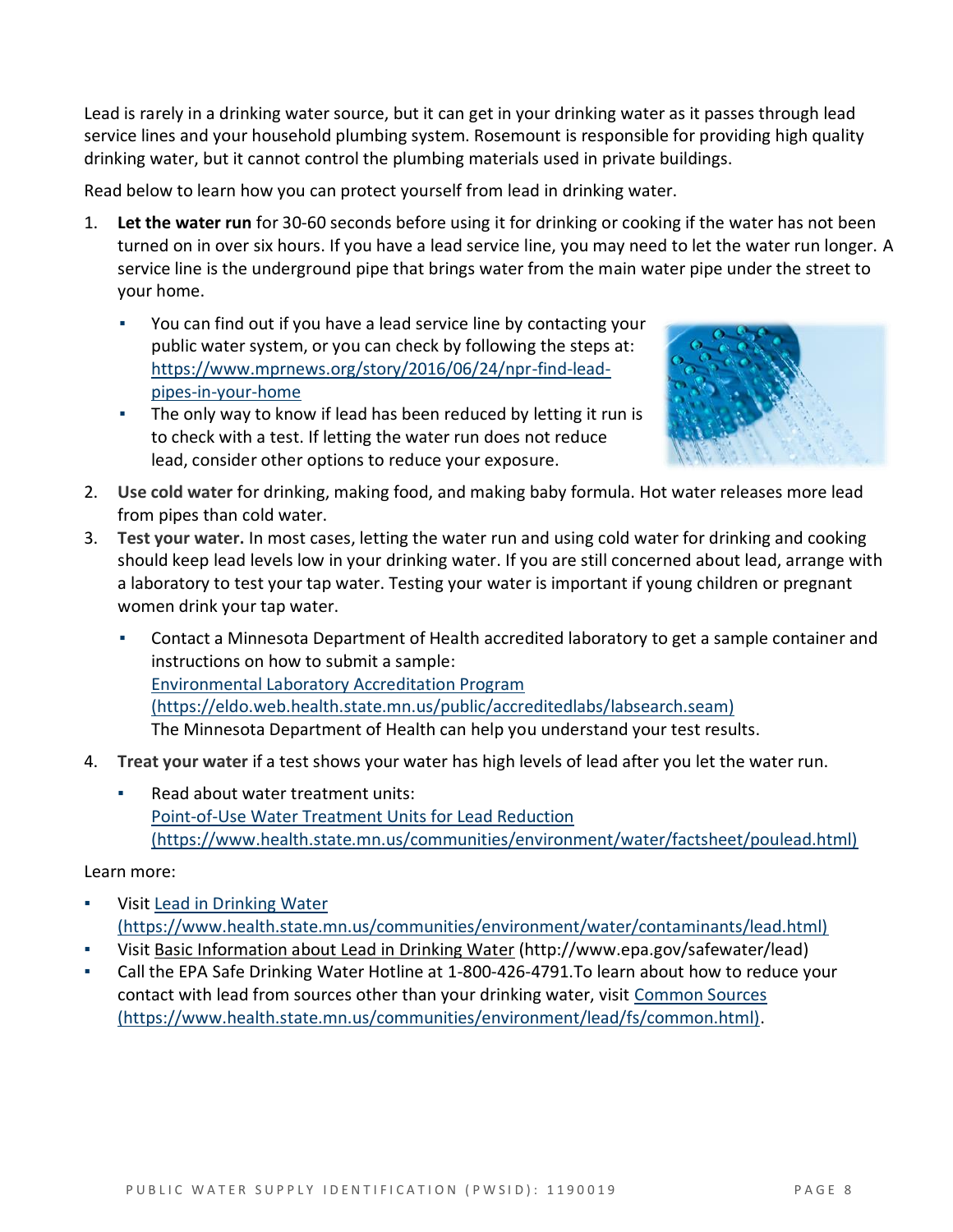# Help Protect Our Most Precious Resource - Water

## The Value of Water

Drinking water is a precious resource, yet we often take it for granted.

Throughout history, civilizations have risen and fallen based on access to a plentiful, safe water supply. That's still the case today. Water is key to healthy people and healthy communities.

Water is also vital to our economy. We need water for manufacturing, agriculture, energy production, and more. One-fifth of the U.S. economy would come to a stop without a reliable and clean source of water.

Systems are in place to provide you with safe drinking water. The state of Minnesota and local water systems work to protect drinking water sources. For example, we might work to seal an unused well to prevent contamination of the groundwater. We treat water to remove harmful contaminants. And we do extensive testing to ensure the safety of drinking water.

If we detect a problem, we take corrective action and notify the public. Water from a public water system like yours is tested more thoroughly and regulated more closely than water from any other source, including bottled water.

## **Conservation**

Conservation is essential, even in the land of 10,000 lakes. For example, in parts of the metropolitan area, groundwater is being used faster than it can be replaced. Some agricultural regions in Minnesota are vulnerable to drought, which can affect crop yields and municipal water supplies.

We must use our water wisely. Below are some tips to help you and your family conserve – and save money in the process.

- Fix running toilets—they can waste hundreds of gallons of water.
- Turn off the tap while shaving or brushing your teeth.
- Shower instead of bathe. Bathing uses more water than showering, on average.
- Only run full loads of laundry, and set the washing machine to the correct water level.
- Only run the dishwasher when it's full.
- Use water-efficient appliances (look for the WaterSense label).
- Use water-friendly landscaping, such as native plants.
- When you do water your yard, water slowly, deeply, and less frequently. Water early in the morning and close to the ground.
- Learn more
	- **Minnesota Pollution Control Agency's Conserving Water webpage** [\(https://www.pca.state.mn.us/living-green/conserving-water\)](https://www.pca.state.mn.us/living-green/conserving-water)
	- [U.S. Environmental Protection Agency's WaterSense webpage \(https://www.epa.gov/watersense\)](https://www.epa.gov/watersense)

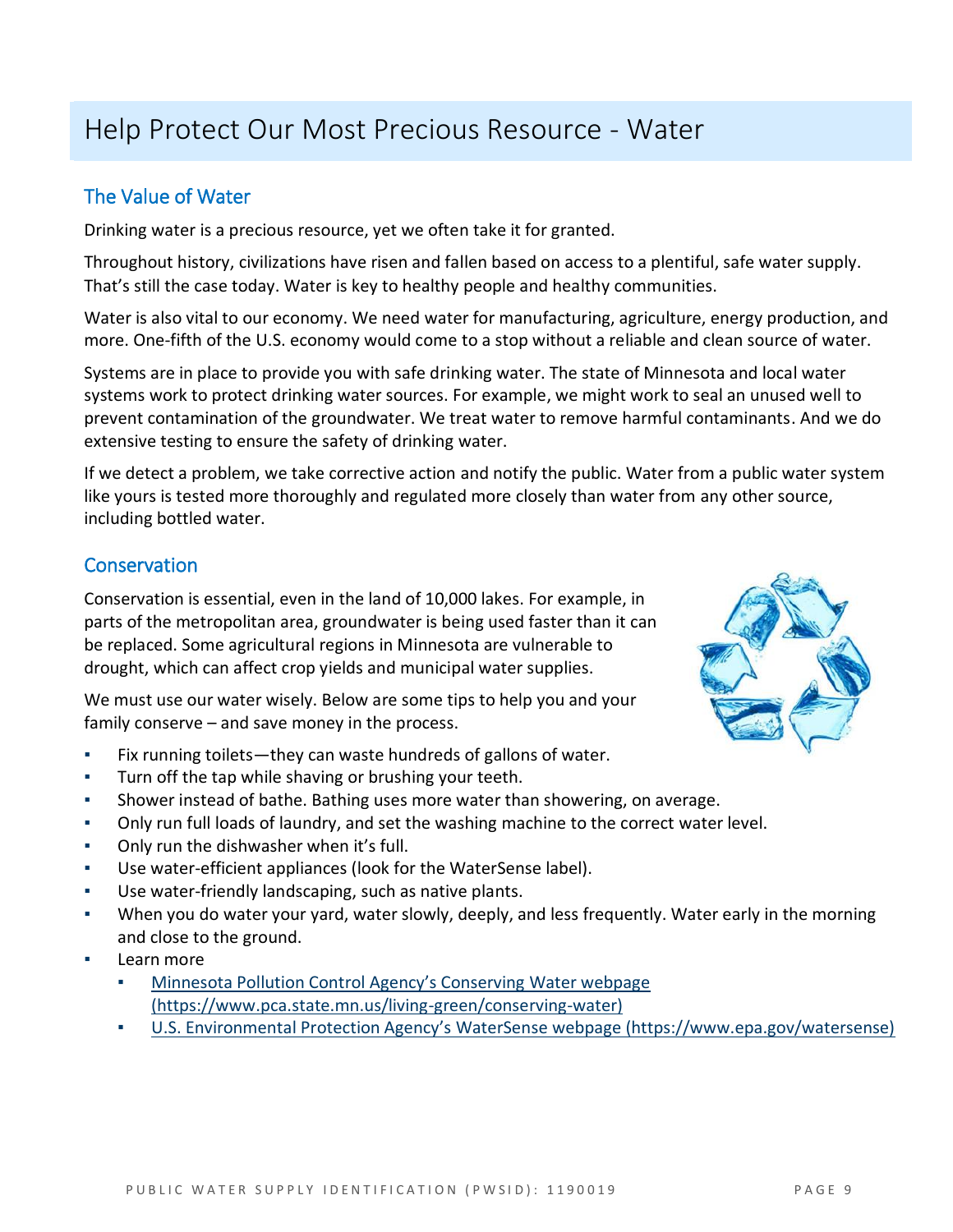## You Can Prevent Pollution

Many of our daily activities contribute to the pollution of Minnesota's surface water and groundwater. You can help protect these drinking water sources by taking the following actions:

- Lawn and property:
	- Limit use of herbicides, pesticides, and fertilizers on your property.
	- Keep soil in place with plants, grass, or rocks.
	- Cover temporary piles of dirt with a tarp or burlap sack.
	- Keep leaves and grass off of streets and sidewalks.
	- Maintain any septic systems, private wells, and storage tanks to prevent leaks. Seal any unused wells.
- Out-of-date medications: Never flush unwanted or out-of-date medications down the toilet or sink. Always take them to a waste disposal or prescription medication drop-off site. More information is available at [Managing unwanted medications \(www.pca.state.mn.us/living-green/managing](http://www.pca.state.mn.us/living-green/managing-unwanted-medications)[unwanted-medications\)](http://www.pca.state.mn.us/living-green/managing-unwanted-medications)
- Hazardous materials: Safety store hazardous materials such as paint, batteries, herbicides, pesticides, and pool chemicals. Dispose of them at a proper waste disposal facility or drop-off event. Do not dump down storm drains, sink or onto your land. Learn more at: [Keep hazardous waste out of the](http://www.pca.state.mn.us/featured/keep-hazardous-waste-out-garbage)  [garbage \(http://www.pca.state.mn.us/featured/keep-hazardous-waste-out-garbage\).](http://www.pca.state.mn.us/featured/keep-hazardous-waste-out-garbage)
- Pet waste: Pick up after your pet and put waste in the trash.
- Trash: Seal trash bags and keep litter out of the street.
- Winter ice removal: Chemicals used to break up the ice are called deicers or anti-icers. They can be harmful to the environment, corrosive to driveways and sidewalks and harmful to plants, pets and humans. Always shovel first, and then only apply deicers/anti-icers lightly if needed. Learn more at [10](https://www.pca.state.mn.us/featured/10-smart-salting-tips-protect-minnesota-waters)  [smart salting tips to protect Minnesota waters \(https://www.pca.state.mn.us/featured/10-smart](https://www.pca.state.mn.us/featured/10-smart-salting-tips-protect-minnesota-waters)[salting-tips-protect-minnesota-waters\).](https://www.pca.state.mn.us/featured/10-smart-salting-tips-protect-minnesota-waters)
- Keep an eye out for car and motor fluids: Seal or repair any fluid leaks that could run off onto streets and into storm drains. Take used motor oil or other fluids to a neighborhood drop-off site.
- Be a water advocate: Spread the word; get involved. There are many groups and individuals working to protect water across Minnesota.

## Reduce Backflow at Cross Connections

Bacteria and chemicals can enter the drinking water supply from polluted water sources in a process called backflow. Backflow occurs at connection points between drinking water and non-drinking water supplies (cross connections) due to water pressure differences.

For example, if a person sprays an herbicide with a garden hose, the herbicide could enter the home's plumbing and then enter the drinking water supply. This could happen if the water pressure in the hose is greater than the water pressure in the home's pipes.

Property owners can help prevent backflow. Pay attention to cross connections, such as garden hoses.

The Minnesota Department of Health and American Water Works Association recommend the following: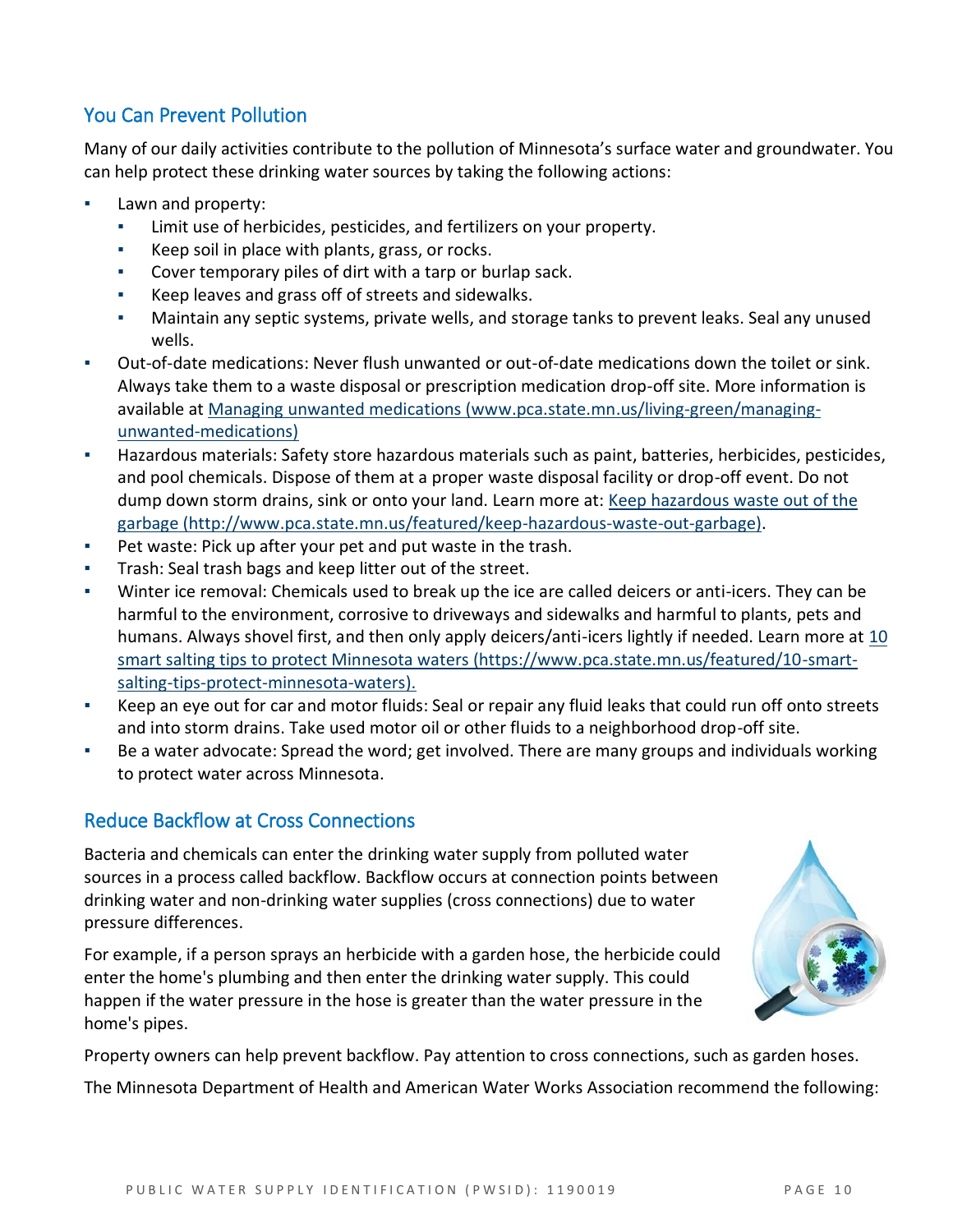- Do not submerge hoses in buckets, pools, tubs, or sinks.
- Keep the end of hoses clear of possible contaminants.
- Do not use spray attachments without a backflow prevention device. Attach these devices to threaded faucets. Such devices are inexpensive and available at hardware stores.
- Use a licensed plumber to install backflow prevention devices.
- Maintain air gaps between hose outlets and liquids. An air gap is a vertical space between the water outlet and the flood level of a fixture (e.g. the space between a wall-mounted faucet and the sink rim). It must be at least twice the diameter of the water supply outlet, and at least one inch.
- Commercial property owners should develop a plan for flushing or cleaning water systems to minimize the risk of drawing contaminants into uncontaminated areas.

## Home Water Treatment

Most Minnesotans, whether they drink from a public water supply or a private well, have drinking water that does not need treatment for health protection. Water treatment units are best for improving the physical qualities of water—the taste, color, or odor.

No single treatment process can remove all substances in water. If you decide to install a home water treatment unit, choose a unit certified and labeled to reduce or remove the substance of concern. If there is more than one substance you want to remove from your water, you may need to combine several treatment processes into one system.

Even well-designed treatments systems can fail. You should continue to test your drinking water after you install a treatment unit. All home water treatment units need regular maintenance to work correctly. Regular maintenance may include changing filters, disinfecting the unit, or cleaning scale buildup. Always install, clean, and maintain a treatment unit according to the manufacturer's recommendations.

#### Learn more at [Home Water Treatment](http://www.health.state.mn.us/divs/eh/water/factsheet/com/pou.html)  [\(http://www.health.state.mn.us/divs/eh/water/factsheet/com/pou.html\).](http://www.health.state.mn.us/divs/eh/water/factsheet/com/pou.html)

## The Pros and Cons of Home Water Softening

Water softeners are a water treatment device. They remove water hardness (dissolved calcium and magnesium). The decision to soften your water is a personal choice that can affect your home and the environment. It is important to understand your home's water quality. This will help you decide if a home water softener is necessary and choose the best treatment device(s). Water softeners must be installed and maintained properly to be safe and effective.

The advantages of home water softening include:

- Prevents build-up of minerals (scale) on the inside of pipes, fixtures, and hot water heaters.
- Lengthens the life of some appliances.
- Reduces or prevents mineral spots on glassware.
- Prevents or reduces soap films and detergent curds in sinks, bathtubs, and washing machines. The disadvantages of home water softening include:
- Can corrode your pipes. The corroded metal from the pipes can end up in your water.
- Potential health implications from additional sodium from water softening.